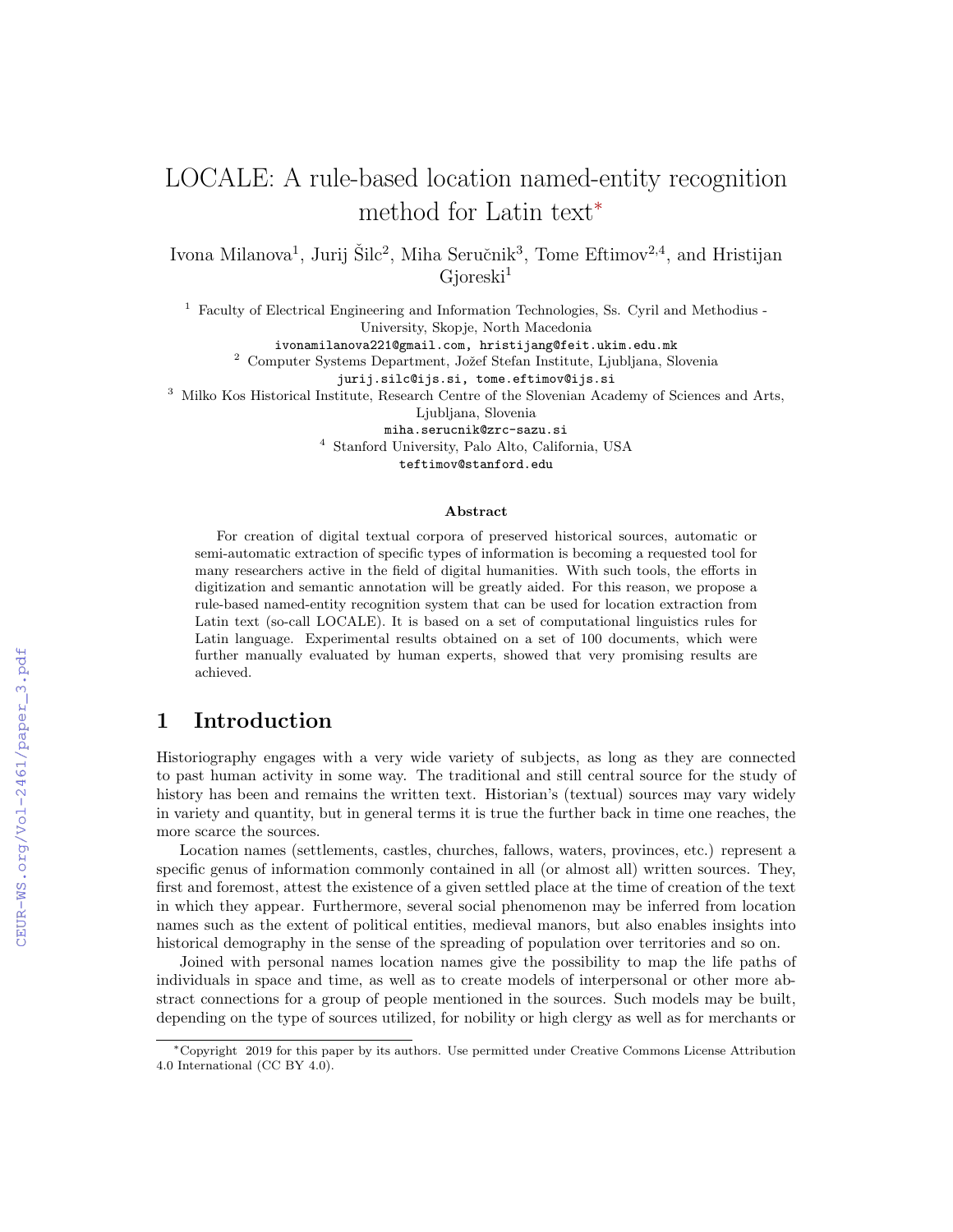peasants. To sum, studies in social, economic, political, demographic, military, and many more aspects of history deal with topographic data in historical sources. Of course, other disciplines that are counted among the humanities may also make use of this sort of information.

Through creation of digital textual corpora of preserved historical sources automatic or semi-automatic extraction of specific types of information is becoming a requested tool for many researchers active in the field of digital humanities. With such tools, the efforts in digitization and semantic annotation will be greatly aided.

The long-term goal of the research will be to produce a thorough and reliable digital (interactive) version of historical topography of the entire territory of the present-day Republic of Slovenia. The first step in this objective has already been successfully achieved in 2015 with the project 'Slovenian place-names in time and space', which covered the territory of the historical province of Carniola [\[10\]](#page-7-0). The Web page is available at <http://topografija.zrc-sazu.si/>.

The reminder of the paper is organized as follow: Section [2](#page-1-0) provides the related work, Section [3](#page-2-0) presents a rule-based system for location extraction from Latin text, Section [4](#page-4-0) explains the data used for evaluation together with the experimental results, and finally Section [5](#page-6-0) concludes the paper and provides directions for future work.

### <span id="page-1-0"></span>2 Related Work

In the past few years, with a fast digitization of historical textual sources  $[11]$ , the extraction of locations from historical text has become important for Spatial Humanities. One way to extract the locations from free text is to apply information extraction (IE), which is a task of automatically extracting information from unstructured (i.e., textual) data [\[3\]](#page-6-1). This task involves applying natural language processing (NLP) techniques or applying methods that can work with human natural languages [\[2\]](#page-6-2). After applying IE method, the result consists of predefined concepts (i.e., entities) of interest represented in a structured way. The information to be extracted from text is defined by users, and it is related to some specific domain.

Named-entity recognition (NER) is a sub-task of IE, which aims to determine and identify words or phrases in text into predefined classes that describe the entities of a given domain [\[13\]](#page-7-2). There exist several types of NER methods: terminological-driven [\[12\]](#page-7-3), rule-based [\[4\]](#page-6-3), corpusbased [\[16\]](#page-7-4), active learning (AL) methods [\[6\]](#page-7-5), and deep neural networks (DNNs) methods [\[17\]](#page-7-6).

Terminology-driven NER methods [\[12\]](#page-7-3) are the simplest ones. In their case, text phrases are matched with entities of a given domain that have already existed in dictionaries. Usually, to have better performance, the marching is not searching for perfect matches, but some heuristics, such as the generation of words that occur in entity mentions, generating permutations of words in concept synonyms, solving disambiguation problem, etc, are applied. The weakness of such methods is that they can only extract the entities that are part from the used dictionary(ies). Rule-based NER methods [\[4\]](#page-6-3) are another alternative, where regular expressions, which combine information from dictionaries and the characteristics of the entities, are used in the extraction process. The main weakness of these methods is the manual construction of the rules, which can be a time-consuming task depending from the domain. Corpus-based NER methods [\[16\]](#page-7-4) are the most commonly used. They use annotated corpus provided by domain experts, which is further utilized with machine learning (ML) algorithms to predict the entities' classes. The benefit of these methods is that they are less affected by dictionaries and manually created rules, but the weakness is the availability of an annotated corpus for the domain. To create an annotate corpus for a new domain is a time consuming task and requires huge effort by domain experts. One way to minimize the annotation cost is to apply *active learning*  $[6]$ , which is an iterative supervised learning, where an algorithm is able to interactively query the user to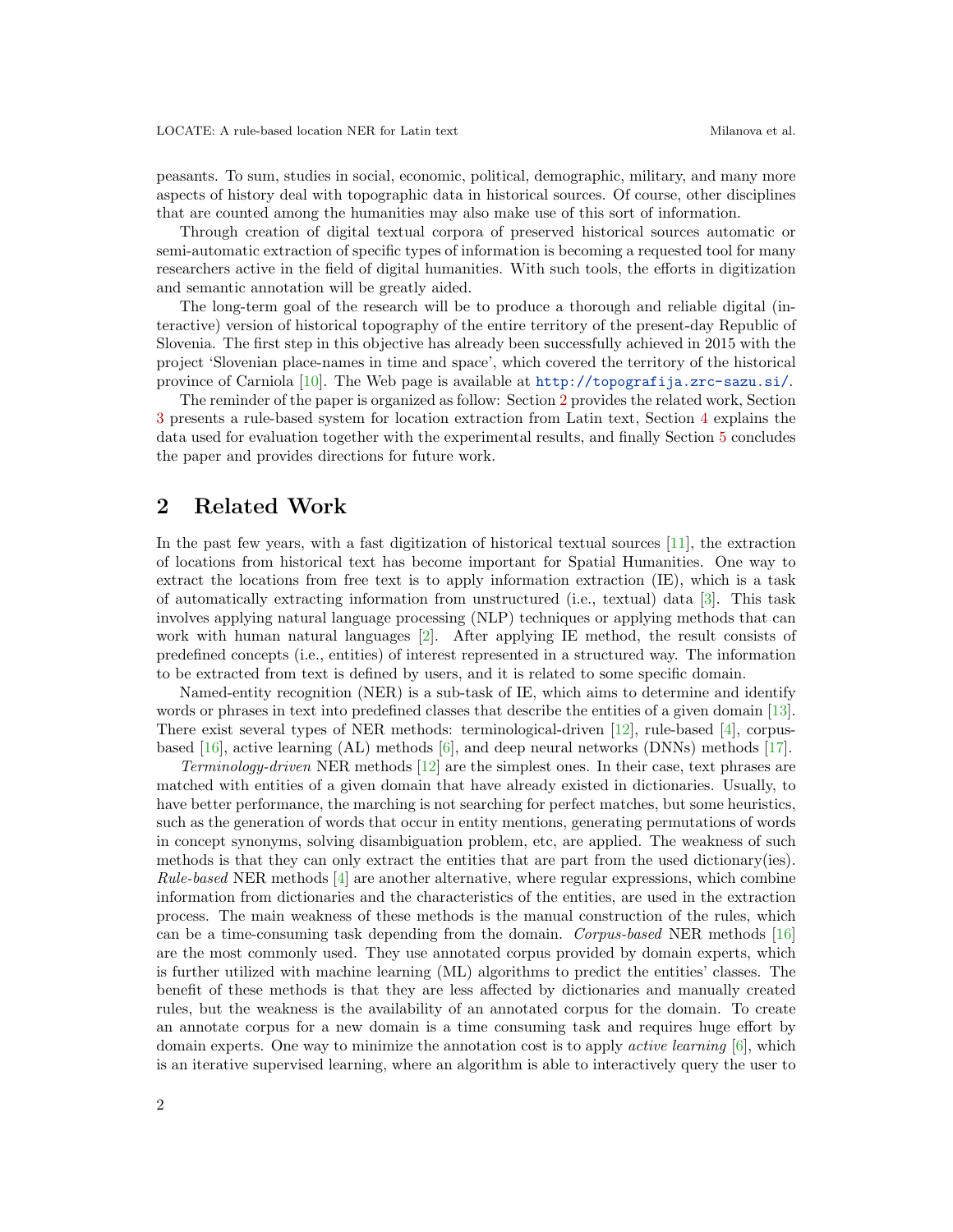obtain the desired outputs at new data points. Because corpus-based NER methods are based on costly handcrafted features to train NER model, recently a lot of work is done on NER based on deep neural networks (DNNs) [\[17\]](#page-7-6). The benefit of using them is that they do not need good handwritten features, but the weakness is that they typically require large amounts of annotated data.

Despite the large amount of research done in NER for other domains, there are several studies that are trying to address NER for historical text. In most cases, corpus-based NER methods are applied, which also depend form the annotated historical corpus. Working with historical corpus additional challenges should be considered, such as, language changes over time, spelling variations, transliterations, and sources written in multiple languages among others. In [\[16\]](#page-7-4), the authors evaluated five classical corpus-based NERs used for location extraction from two historical datasets and combined them through an ensemble of majority vote. The datasets used for evaluation are the Mary Hamilton Papers [\[14\]](#page-7-7), written in modern English, and the Samuel Hartlib collection [\[8\]](#page-7-8), written in early-modern English. The evaluation results showed that individual performance of each NER is corpus dependent. To improve corpus-based NER, in [\[6\]](#page-7-5), the authors proposed an active learning solution.

From other side, the collection of historical Latin text is still relatively sparse compared to English. In [\[5\]](#page-6-4), the authors presented the first annotated corpus for NER in Latin text and a corpus-based NER that use language-specific feature set for training the model. Also, in [\[1\]](#page-6-5), the authors presented a corpus-based NER based on conditional random field (CRF) [\[15\]](#page-7-9) using an annotated corpus of Burgundy collection of charters from the tenth to thirteenth centuries.

# <span id="page-2-0"></span>3 A Rule-based Location Named-entity Recognition for Latin Text

As we have already mentioned, working with historical corpora, especially Latin text, is challenging because language changes over time, spelling variations, and transliterations. Since the performance of corpus-based NERs is dependent from the quality of an annotated corpus, and having an annotated corpus is a time-consuming task, we propose a rule-base location namedentity recognition method, called LOCALE (ruLe-based lOCation nAmed-entity recognition method for Latin tExt), where the method does not using training annotated data, but a small set of manually created rules. The goal of this study is to find if such a method can also provide promising results that can be used for location extraction from Latin text.

#### 3.1 LOCALE pipeline

Since we are lack of annotated corpus, to extract location from Latin text, we propose a rulebased named-entity recognition method, called LOCALE. It is based on a set (i.e., grammar) of computational linguistics rules specific for the Latin language. We consider that the Latin language has well defined rules for presenting locations with a small number of exceptions.

The Latin language is an inflected language, which means that the type of the word can be determined from its suffix. There are several examples when the suffix is related with location. For example, the suffix -ensis is an adjectival suffix meaning 'originating in' and it is used in modern Latin scientific coinages, especially derivatives of place names. Another suffix that can help in recognizing locations is the suffix -ensem which is the accusative singular of -ensis, as well as the dative variant, *-ensi* and the ablative *-ense*. The plural form of the suffix *-ensis* is -enses which is also used to indicate locations for example Aquilegiensis which derives from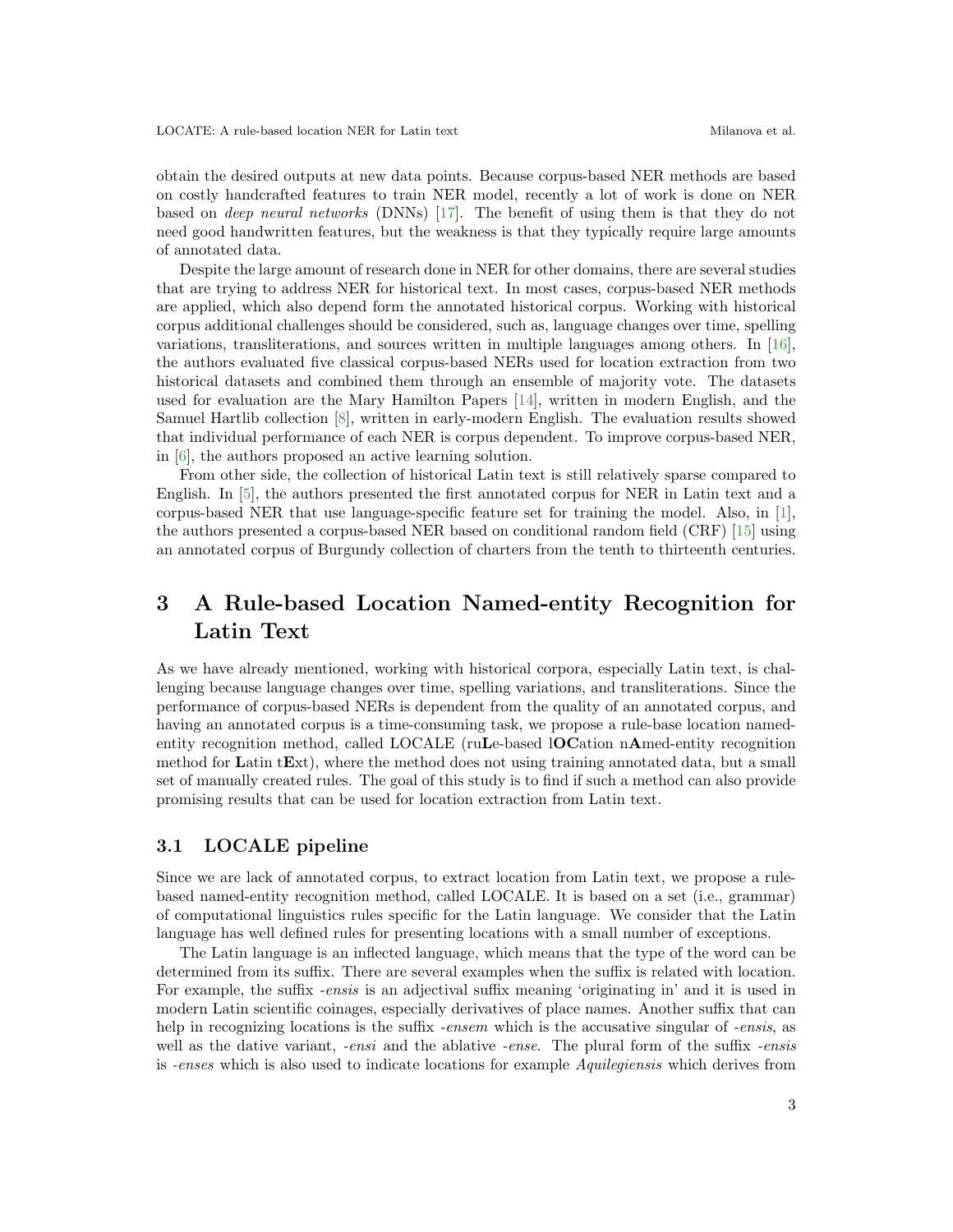

<span id="page-3-0"></span>Figure 1: The LOCALE pipeline for location extraction from Latin text.

Aquilegia. The genitive and the accusative forms of the plural form of the suffix are -ensium and -enses, respectively. The suffix -anus has a similar meaning and it indicates a relationship of position, possession, or origin. The accusative singular form -anum and plural masculine form -anarum are also very commonly used. The suffix -ius and its dative -iis and accusative -iam/-ium forms are also used to form adjectives from nouns and indicates 'belonging to'. The -ianus suffix is frequently used in adjectives formed from proper names. Having a knowledge of these suffixes and their meaning can bring to a conclusion that the lemma and the suffix is crucial to work with NER.

Except for suffixes there are also several characteristics by which we can determine a location. Some of these characteristics are:

- Classifying type words: *villa, terra, mansum.*
- Geographical entities: flumen, monte.
- Titles and functions: imperator, rex, episcopus, sancte.
- Prepositions: de, in, iuxta, ad, inter.

Also, there are several issues that should be considered that can lead to a false positive location recognition. One such example are entities related to saints' names. This happens since their appearance may have different context, in some cases it signifies personal name and in some cases a location. For example in the phrase '. . . Ego Iohannes sancti Nicolai in Carcere Iulianus . . . ', sancti Nicolai is a location and in the case '. . . sancti Benedicti Aquilegensis . . . ', sancti Benedicti is a personal name.

Another issue are some of the suffixes that in the the majority of cases are an indication of a location. However, these suffixes in some cases can be found as an ending of a personal name. For example the suffix -ium indicates a location in the example 'versus Rosacium' and a personal name in 'prefatum Wernerium'.

LOCALE consists of two steps:

- Each document (i.e., Latin text) is going under **pre-processing** by applying tokenization and generating list of entities that are usually followed by a location or come right after the location.
- The list of tokenized words are checked by the set of computational linguistics rules, which define LOCALE grammar, in order to extract the location entities.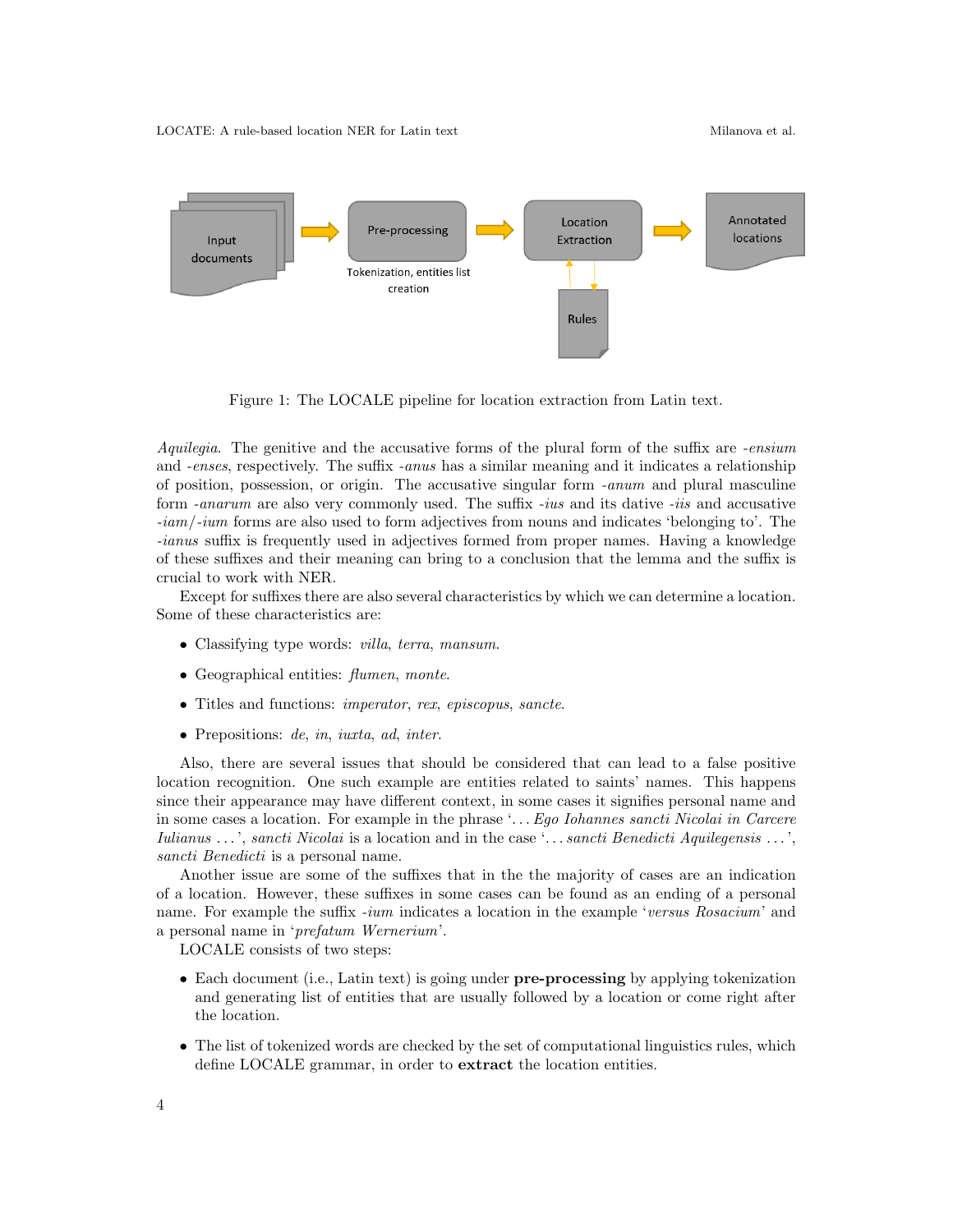The LOCALE pipeline is presented in Figure [1.](#page-3-0)

The first step, that is the pre-processing, consists of a creation of a static list of entities by which we can determine a location like geographical entities (e.g., rivus, monte), titles and functions (e.g., *imperator*, *episcopus*) etc. This list was further used as a look-up table for checking the previous and following word of each individual token. The next pre-processing step is tokenization where we split the input document into individual tokens/words which are used as the basic input elements for the next step which is application of rules.

The LOCALE grammar consists of four rules:

- The first rule check each word if it stars with a capital letter. This is the first condition to be fulfilled for a further rule check to be applied on the specific word. This comes from the fact that every location in Latin starts with a capital letter.
- $\bullet$  The second rule extracts words that are after the adverbs like  $de, in, iuxta, versus, ad, inter$ and so on. This comes from the fact that the adverbs in most of the cases are followed by a location. One problem that appears here is the listing of multiple locations after one of those adverbs, for example, '... *iuxta Natissam, Stanowiza, Boriana, Potoch, Creda* ...'. For this reason, we extended this rule to take into account multiple locations that are after an adverb. An exception of this rule was also applied. This rule covered the cases of listing people that belong to a specific location rather than locations, like '...  $domini$ Bertoldi senioris de Rosaciis, Henrici, Rantolfi ...' where Henrici and Rantolfi are personal names.
- The third rule is related to words coming after and before the word. As mentioned above geographical locations, titles and functions are a good indicator that the following or previous word is a location. For this purpose we created a dictionary lookup list that consists of entities belonging to the title and function categories as well their derivations. For example, ecclesiam and ecclesias present the accusative case in plural and singular of the word ecclesia, respectively.
- Finally, all other words that are not recognized by the three rules, are additionally checked for the abovementioned suffixes that are related to locations.

The LOCALE source code is publicly available at https://github.com/Ivona221/LOCALE.

#### <span id="page-4-0"></span>4 Evaluation

In this section, we explain the data set used for evaluation of our proposed method, together with the obtained results.

#### 4.1 Data

Historical topography deals with the identification of former location names that are found in various written historical records of the past. Since our group at the Milko Kos Historical Institute, Ljubljana, is highly involved in researching historical geographical locations (i.e., historical topography, which deals with the identification of former place names), to test the performance of the proposed method, we selected a data set that consists of medieval historical charters written and published at the territory of the Republic of Slovenia and its surrounding area.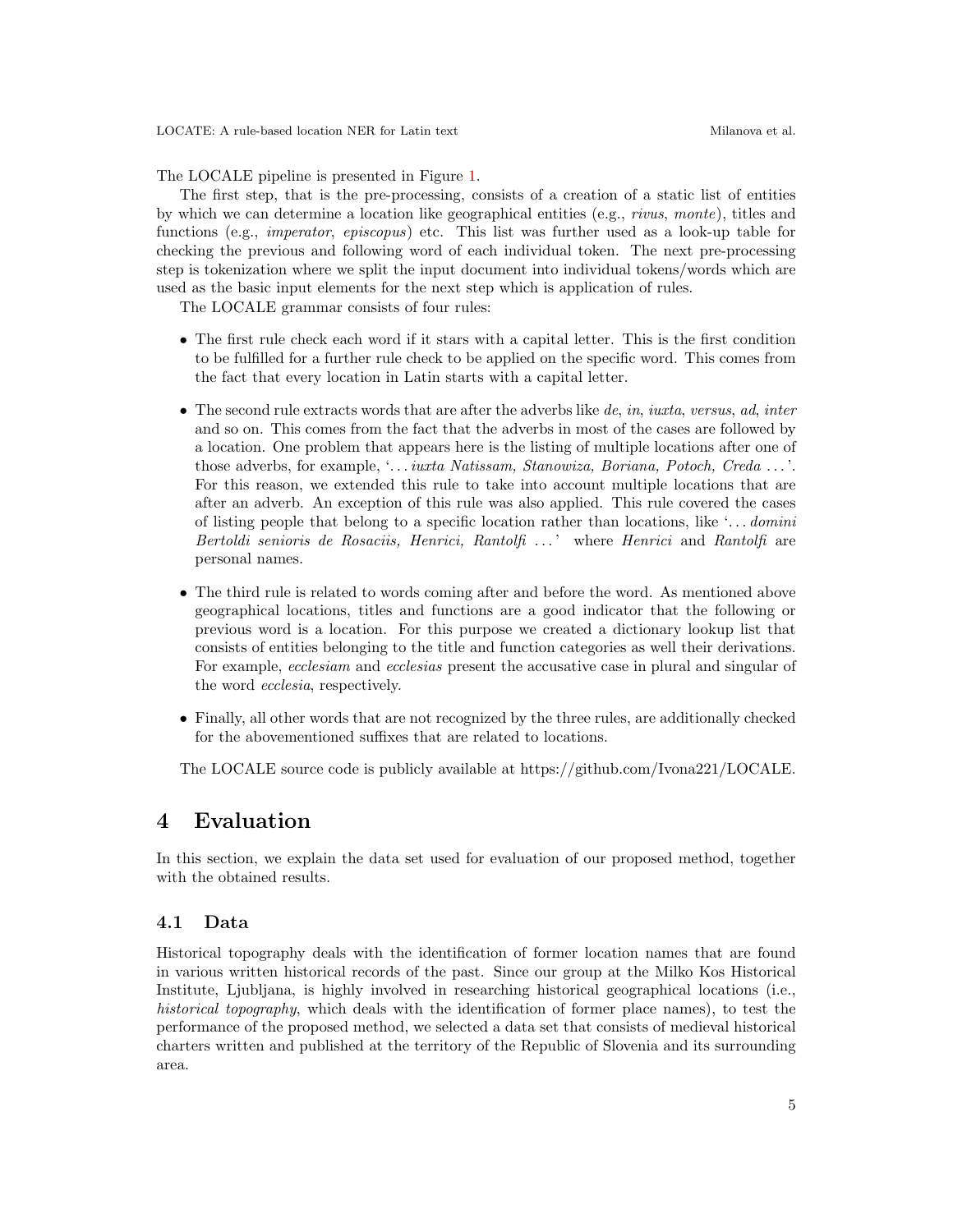Early documents produced in the present-day Slovenian territory were written mainly in Latin [\[9\]](#page-7-10). Therefore, as data set we took 100 documents (from historical critical edition) of the Abbey of Rosazzo from twelfth and thirteenth centuries (between 1132 and 1249) [\[7\]](#page-7-11). The monastery is located in the Colli Orientali of Friuli, around ten kilometres west from the Slovenian border. We limited on a small number of testing documents since the results were manually evaluated by domain experts from the Milko Kos Historical Institute, since we did not have an annotated corpus.

The test data set is publicly available https://github.com/Ivona221/LOCALE.

#### 4.2 Results and Discussion

After applying LOCALE on 100 documents, the result consists of location entities extracted from each document. Because we do not have an annotated corpus (i.e., the ground truth), the results were manually evaluated by human experts. In our case, we have one positive class, which is the location.

Going through the extracted entities, the human experts classified each of them as a true positive (TP), which means that the extracted entity from the method belongs to the positive class (i.e., a location entity is truly recognized), or a false positive (FP), which means that the extracted entity is incorrectly classified as location entity (i.e., the entity is not a location.) Additionally going through the Latin text, they also report the location entities that were not recognized by the method, or these entities are classified as false negatives (FNs) (i.e., the entity that is incorrectly classified that does not belong to the positive class.) We should point here, that the results provided by both human experts was the same. The number of TPs, FPs, and FNs is presented in Table [1.](#page-5-0)

<span id="page-5-0"></span>

| Table 1: Manually evaluation. |     |  |
|-------------------------------|-----|--|
| True Positive (TP)            | 302 |  |
| False Positive (FP)           | 26  |  |
| False Negative (FN)           | 29  |  |

Using the results reported in Table [1,](#page-5-0) the evaluation metrics for  $F_1$  score, precision, and recall, are presented in Table [2.](#page-5-1) Precision gives the percentage of the results that are relevant,

<span id="page-5-1"></span>

| Table 2: Evaluation metrics. |                              |        |
|------------------------------|------------------------------|--------|
|                              | $F_1$ Score Precision Recall |        |
| 0.9164                       | 0.9207                       | 0.9123 |

while the recall provides the percentage of total relevant results correctly recognized by your method. The  $F_1$  score is a measure of accuracy, which is the harmonic mean of precision and recall. Higher values are preferable for all three evaluation metric.

In our evaluation, the last rule related to the suffixes provides the most of the annotated locations. The most common suffixes that were present in our corpus were *-ensis, -anus* and *-us* and their derivations in genitive, dative, accusative and ablative, as well as their plural forms.

Looking at the evaluation results, we can concluded that the first attempt of extraction location entities from Latin text using a rule-based system provides very promising results. However, since our evaluation corpus consists of a 100 documents, we are planning to extend this work in future by: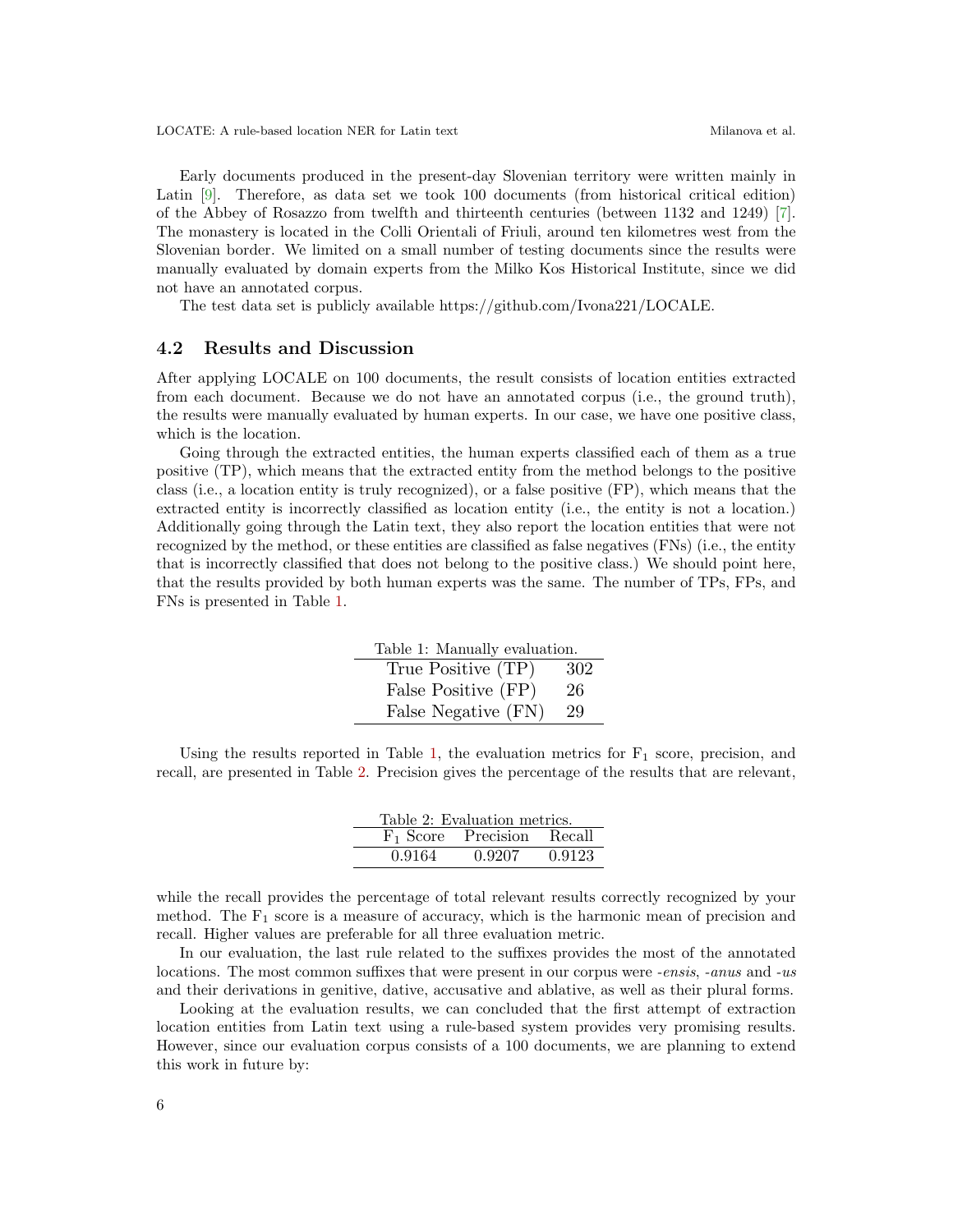- Adding more number of documents that will be used for evaluation;
- The documents will be extracted from larger number of charters in order to have more variability in the Latin text;
- Comparing LOCALE with the corpus-based NER method presented in [\[6\]](#page-7-5) using their annotated corpus and using our own constructed corpus using charters written and published at the territory of the Republic of Slovenia and its surrounding area.
- Sensitivity analysis of the LOCALE with regard to Mediaeval Latin variation over time and grammar.
- Creating an annotated corpus that can be used for training corpus-based NERs.

## <span id="page-6-0"></span>5 Conclusions

To extract locations from Latin text, we proposed a rule-based named-entity recognition method, called LOCALE. The method is based on a small number of computational linguistics rules that are specific for the Latin text. The evaluation was performed using early documents produced in the Slovenian territory from twelfth and thirteenth centuries. Experimental results obtained using a 100 documents, which were further evaluated by human experts, showed that promising results can be achieved resulting in 0.92 for precision, 0.91 for recall, and 0.91 for  $F_1$ score.

### 6 Acknowledgments

This work was partially supported by the project Toponomastical heritage of Primorska Region, which received funding from the Slovenian Research Agency (grant number  $L7-9424$ ). J.S. and T.E. acknowledge the financial support from the Slovenian Research Agency (research core funding number P2-0098).

#### References

- <span id="page-6-5"></span>[1] Sergio Torres Aguilar, Xavier Tannier, and Pierre Chastang. Named entity recognition applied on a data base of medieval latin charters. the case of chartae burgundiae. In HistoInformatics@ DH, pages 67–71, 2016.
- <span id="page-6-2"></span>[2] Ronan Collobert, Jason Weston, L´eon Bottou, Michael Karlen, Koray Kavukcuoglu, and Pavel Kuksa. Natural language processing (almost) from scratch. *Journal of machine learning research*, 12(Aug):2493–2537, 2011.
- <span id="page-6-1"></span>[3] Jim Cowie and Yorick Wilks. Information extraction. Handbook of Natural Language Processing, 56:57, 2000.
- <span id="page-6-3"></span>[4] Tome Eftimov, Barbara Koroušić Seljak, and Peter Korošec. A rule-based named-entity recognition method for knowledge extraction of evidence-based dietary recommendations. PloS one, 12(6):e0179488, 2017.
- <span id="page-6-4"></span>[5] Alexander Erdmann, Christopher Brown, Brian Joseph, Mark Janse, Petra Ajaka, Micha Elsner, and Marie-Catherine de Marneffe. Challenges and solutions for latin named entity recognition. In Proceedings of the Workshop on Language Technology Resources and Tools for Digital Humanities  $(LT4DH)$ , pages 85–93, 2016.